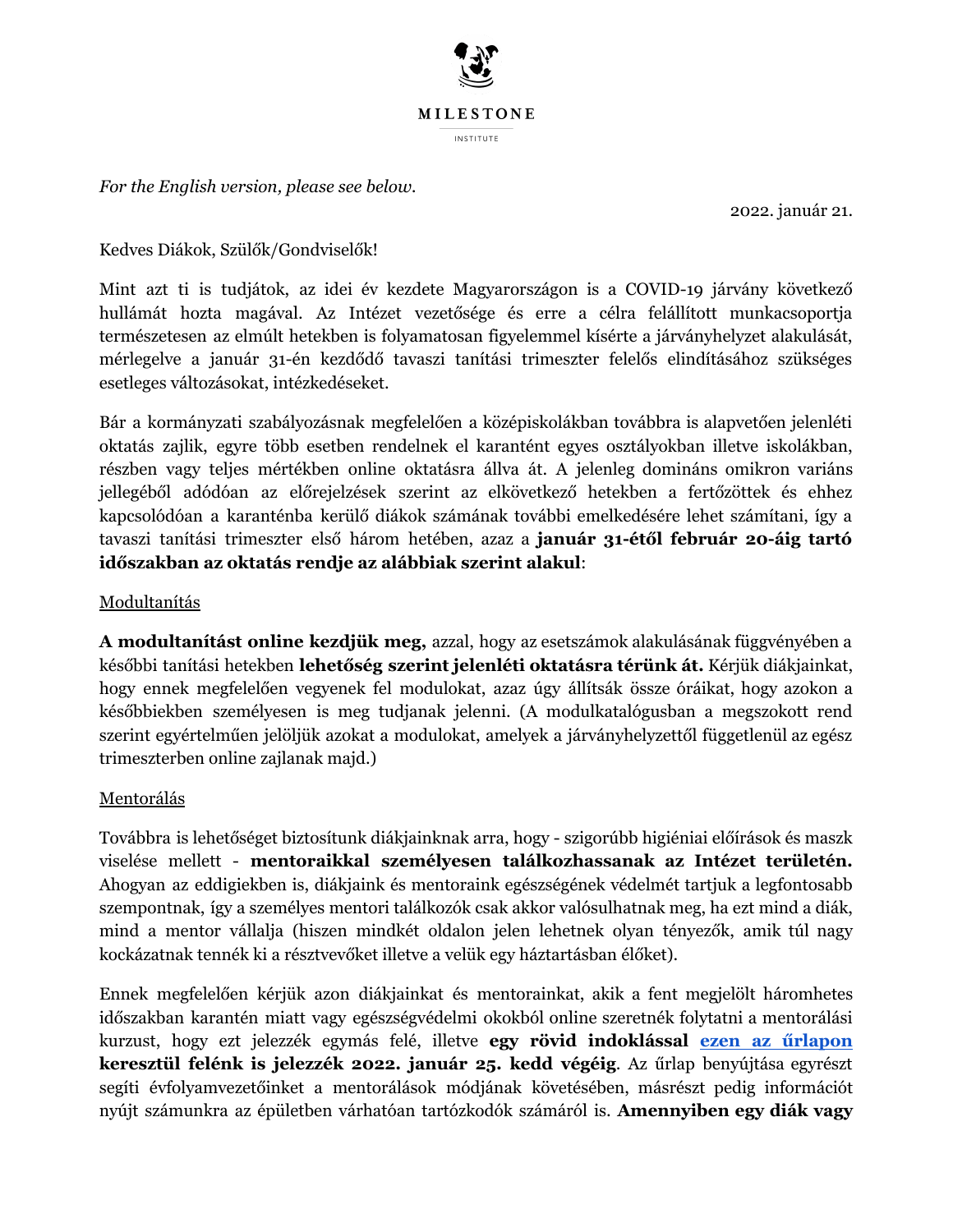

**RkWaWy hel\]eWe a Pegjel|lW diWXP XWiQ YilWR]ik** (ppldiul ez utin kerl karantpnba)**, kpUjk, hogy** ezt már az academics@msinst.org címen jelezze felénk.

### Diákélet események (Student Life)

A diákélet tekintetében minden diáktársaságunktól azt kérjük, hogy a tanítási időszak első **három hetére online tervezzék eseményeiket,** azzal, hogy minden diáktársaság illetve a diákvezetőség részére lehetőség szerint igyekszünk alkalmat biztosítani **egy offline esemény megtartására** is. Ezekre a személyesen látogatott eseményekre a fenti időszakban csak az Intézet díszterme (Great Hall) használható, ahol egyszerre maximum 30 diák tartózkodhat, maszk viselése és az egyéb óvintézkedések (pl. távolságtartás, gyakori kézfertőtlenítés) betartása mellett. **Diákjaink a Canvas Student Life naptárában mindig egyértelműen láthatják, mely események folynak majd online illetve offline;** az ehhez kapcsolódó szervezési teendőkről Sebők Eszter, az Intézet Diákélet Koordinátora ad további tájékoztatást a diákvezetők részére a mai nap végéig.

#### Az Intézet általános látogathatósága

Diákjaink az Intézetet nem csak a modulokon, mentori alkalmakon és diákélet eseményeken való részvétel, hanem például egyéni tanulási tevékenység végzése vagy a barátaikkal való találkozás  $\chi$ eéljából is látogatják, és **erre - szigorú szabályok betartása mellett - továbbra is lehetőséget biztosítunk**. Továbbra is kérjük, hogy az Intézetet **csak egészséges diákjaink látogassák**, az eddig is érvényben lévő belépési szabályok betartása mellett (pl. °COVID-19 screening questionnaire' kitöltése az első látogatás előtt). **A jövő héttől érvényben lévő látogatási szabályzat [ITT](https://milestone-institute.org/wp-content/uploads/2022/01/COVID-rules-from-January-2022-1.pdf) érhető el** (és honlapunk [COVID-19](https://milestone-institute.org/hu/covid-19/) oldalán is).

**A leírt oktatási rend** a tanítási trimeszter első három hetében, azaz **február 20-áig Pindenképpen érvényben marad**. A járványhelyzetet továbbra is folyamatosan figyelemmel kísérjük, és **legkésőbb február 11. péntekig** jelezzük a február 21-étől érvényes esetleges változásokról. A fentiekkel kapcsolatos megértést és együttműködést előre is köszönjük, és diákjaink számára sikeres tavaszi trimesztert kívánunk!

Üdvözlettel:

Polari Put

Palasics Péter Szabó Tünde Milestone Intézet Milestone Intézet

 $R\backslash\mathbb{C}$ 

Ügyvezető igazgató beszocsok operatív oktatási vezető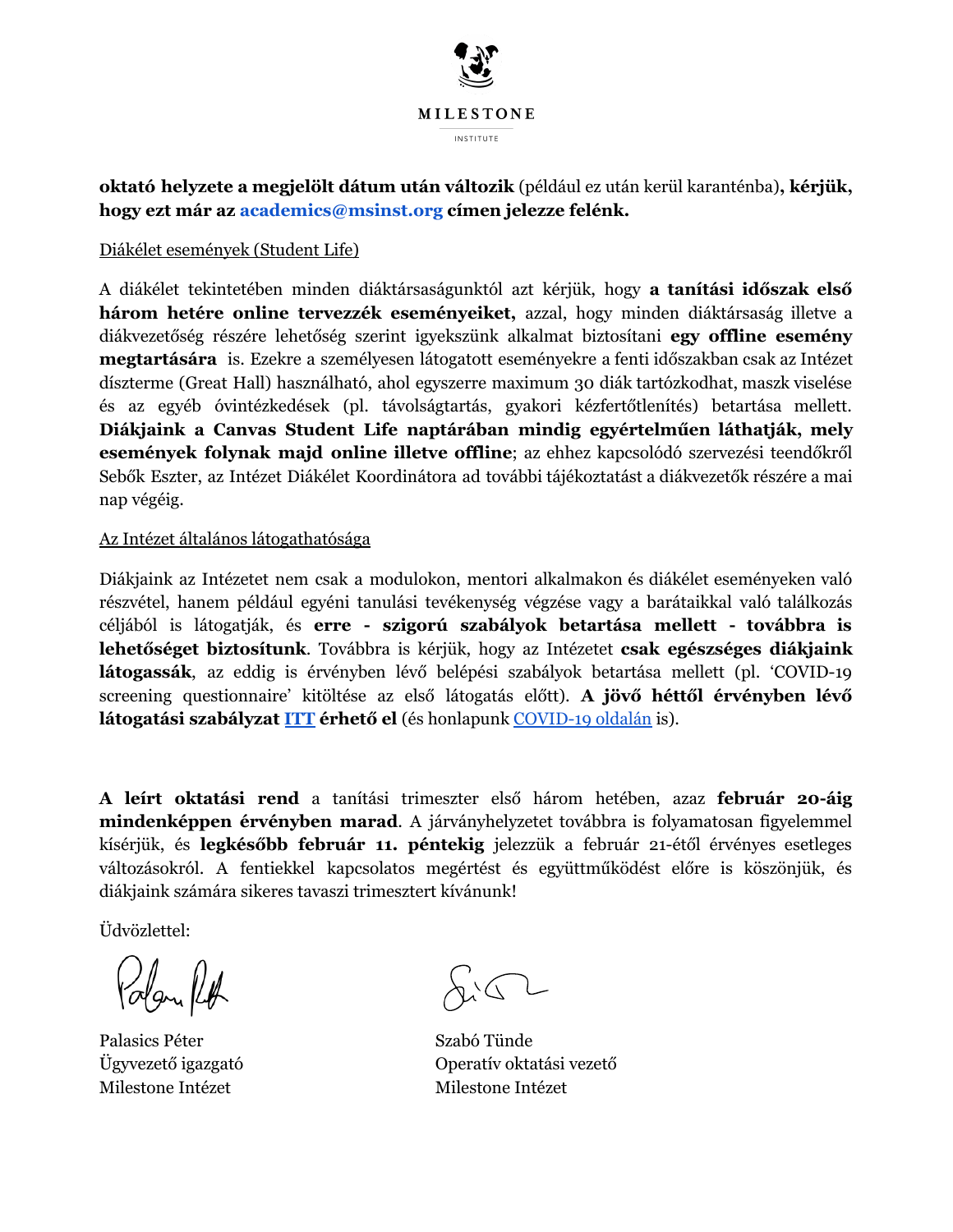

21st January 2022

Dear Students and Parents/Guardians,

As you know, the beginning of this year has brought the next wave of the COVID-19 epidemic in Hungary. As always, the Institute's leadership team and COVID-19 taskforce have been closely monitoring the situation over the past weeks, considering any possible changes and measures to be taken in order to the Spring Teaching Term on 31 January in a responsible way.

Although secondary schools, in accordance with government regulations, continue to operate offline, more and more classes and schools are being quarantined, with teaching activities in part or in full being transferred online. Due to the characteristics of the currently dominant omicron variant, the number of people infected, and therefore also of students being quarantined, can be expected to continue rising in the coming weeks, so **for the first three weeks of the Spring Teaching Term, i.e. for the period 31 January to 20 February, we will be delivering**  $\alpha$  **activities** as follows:

## Modules

**Module teaching will start online, with the possibility of moving to offline teaching for** later weeks, depending on the status of the pandemic. We ask our students to choose their modules accordingly, that is to arrange their lessons in such a way that they can also attend them in person in the latter part of the term as and when we move offline. (As always, modules that will be taught online throughout the term, regardless of the COVID situation, are clearly indicated in the Module Catalogue.)

# Mentoring

**Students will still have the opportunity to meet their mentors in person at the Institute,** with stricter hygiene standards and the requirement to wear a mask during mentoring sessions as well. Protecting the health of our students and faculty members remains to be a key consideration, so in-person mentoring sessions can only take place if both the student and their mentor are ready to meet in person (as there may be factors on both sides that would pose too high a risk for participants and their respective household members).

Accordingly, we ask our students and mentors who, due to being in quarantine or permanent health concerns, wish to continue the mentoring course online during the three-week period indicated above, to inform each other of this, and also to **inform us via this form by the end of Tuesday 25 January 2022**. The submission of the form will help our Year and House Heads to keep track of how mentoring sessions are being delivered, while also providing us with information on the number of visitors to be expected in the building. If a student's or mentor's situation changes **after Tuesday 25th** (for example, if they are quarantined after this date), please let us know  $\bf{b}$  **writing to academics@msinst.org.**